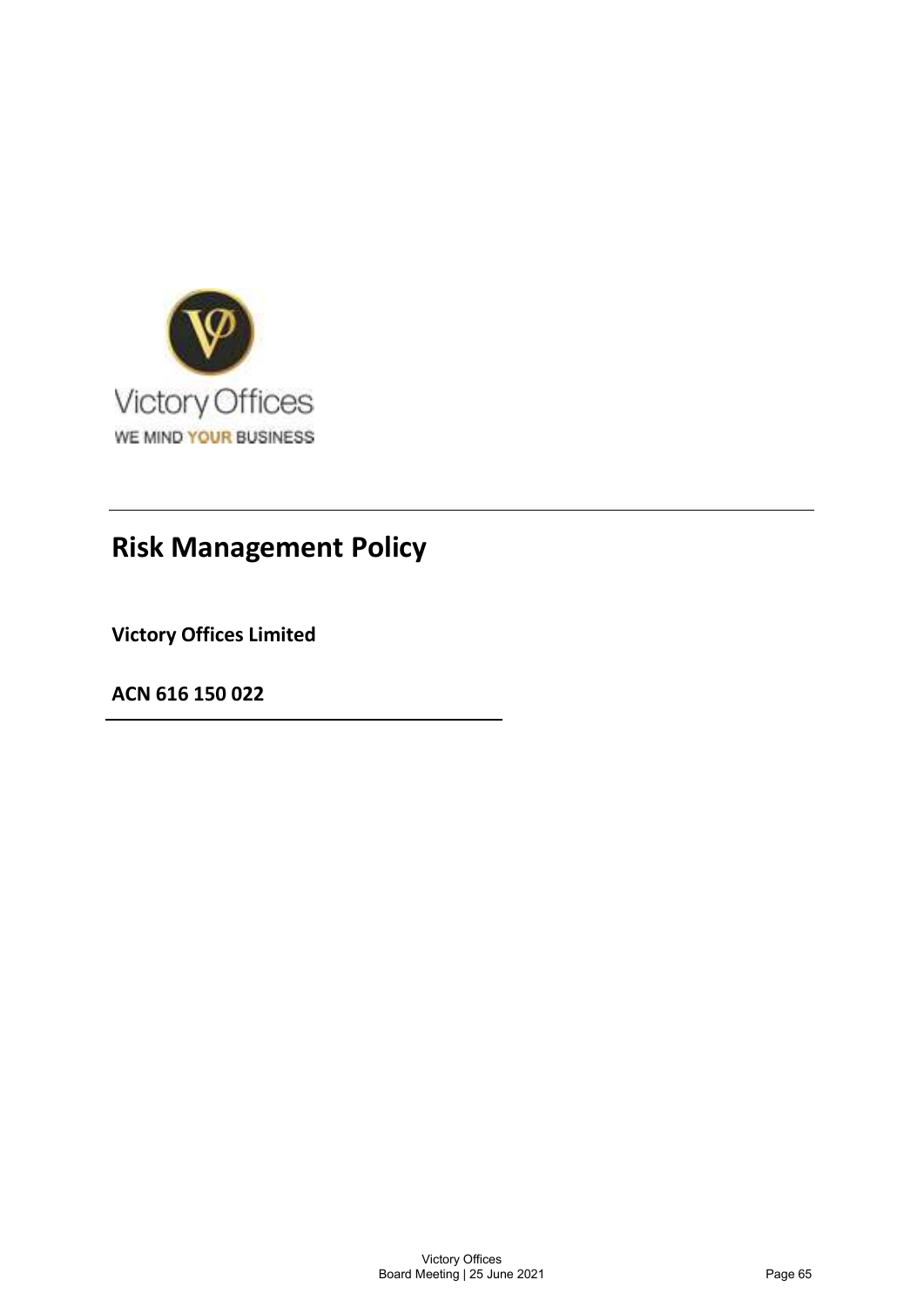## 1 Introduction

- 1.1 **Introduction**<br>1.1 This Risk Management Policy (Policy) sets out Victory Offices (Company) system of risk oversight,<br>1.2 The Company recognises that risk is inherent to any business activity and that managing risk effe management of material business risks and internal control.
- 1.2 The Company recognises that risk is inherent to any business activity and that managing risk effectively is critical to the immediate and future success of the Company.
- 1.3 To the extent practicable, the Company has followed the ASX Corporate Governance Council's Corporate Governance Principles and Recommendations (4th Edition).
- 1.4 Victory Offices Limited (Victory Offices or the Company) is committed to managing its risks in a consistent and practical manner. Effective risk management is directly focussed on the achievement of organisational objectives and helps ensure Victory Offices delivers on its strategic goals in alliance with its vision and values.
- 1.5 In its governance role, and particularly in exercising its duty of care and diligence, and associated legal duties, the Board of Victory Offices is responsible for ensuring that appropriate risk management policies and procedures are in place to protect the assets and undertaking of the Company. This Risk Management Policy (Policy) is adopted to ensure fulfilment of those duties and responsibilities.
- 1.6 This Policy applies to all Victory Offices functions, projects, activities and alliances undertaken by its employees, contractors and consultants.
- 1.7 In this Policy, Senior Management means the Managing Director of the Company, his direct reports and such other employees of the Company determined by the Board to be included within Senior Management from time to time.

## 2 Purpose

- 2.1 The purpose of this Policy is to:
	- (i) encourage an appropriate level of risk tolerance throughout the Company;
	- (ii) establish procedures to analyse risks within agreed parameters across the Company;
	- (iii) establish appropriate risk delegations and corresponding risk management framework across the Company; and,
	- (iv) ensure the Company has a risk management framework that can measurably react should the risk profile of the Company change.
- 2.2 Underpinning this Policy, the Board adopts an active approach to risk management which recognises that Victory Offices is engaged in activities, which necessarily demand that Victory Offices take certain usual business, entrepreneurial and operational risks.
- 2.3 Accordingly, and in the interests of the enhanced performance of the Company, the Board embraces a responsible approach to risk management. The Board requires the CEO to ensure that an approach to managing risk is implemented as part of the day to day operations of the Company, identifying and managing the material risks in the following categories as a minimum:
	- core business and strategy risks;  $\bullet$
	- operational and commercial risks;
	- risks associated with the regulatory environment in which the Company operates;
	- legal and contractual risks;
	- financial risks; and  $\bullet$
	- governance risks (including legal and ASX listing rule compliance).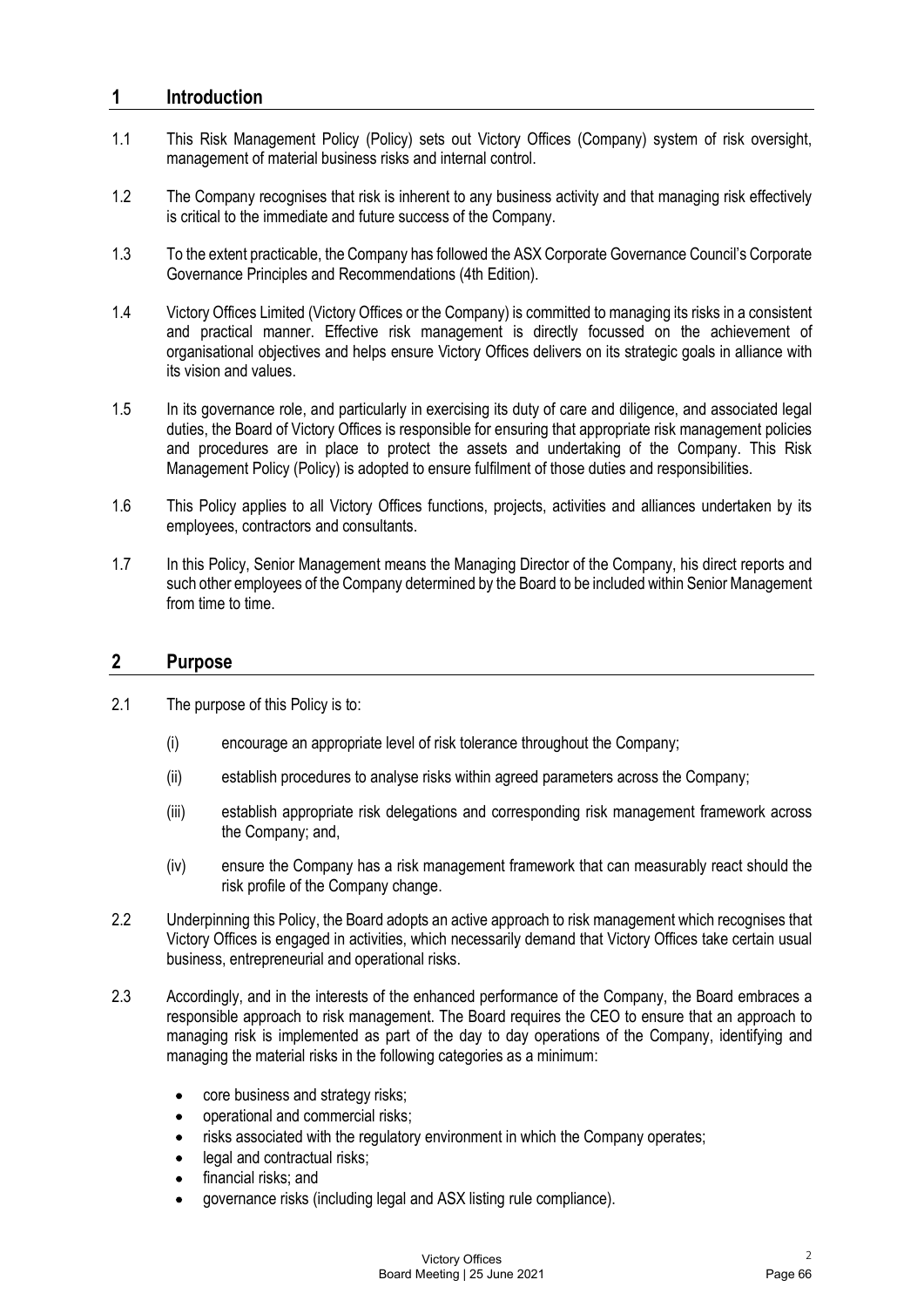- 2.4 Separate risk management plans for these areas may be developed as required with a view to ensuring that, rather than being a complete and stand-alone document, risk management plans are part of Victory Offices' day to that, rather than being a complete and stand-alone document, risk management plans are part of Victory Offices' day to day business and project decision making. In particular, the Board requires that the MD links risks to the strategic plan of the organisation. This process should identify the Company's risks appetite and tolerance, identify the links with other business initiatives.
- 2.5 Victory Offices' approach to prudent risk management does not require that all risks be identified and eliminated, but that procedures are in place to identify and document material risks and, where the likelihood and / or consequences of such a risk occurring so demand, that steps be taken to minimise, eliminate or transfer that risk.
- 2.6 Specifically, in managing risk, the Board and Senior Management shall adhere to the following principles:
	- $\bullet$ When considering new strategies or projects, management is to analyse the major risks of those opportunities being secured or being lost, and consider appropriate strategies for minimising or mitigating those risks where they are identified.
	- $\bullet$ Ensure that management is aware at all times that they are responsible for maintaining an adequate framework of internal control which supports the management of risk.
	- Victory Offices will, where thought prudent by the MD or the Board, seek appropriate external advice to determine the best way to manage a particular risk.
	- Financial risk will be managed by the whole of the Board working closely with the MD and CFO to ensure:
		- $\circ$  that the financial statements and other financial reporting are rigorously tested prior to submission for audit; and
		- $\circ$  that the transfer of potentially damaging events to third parties (i.e. insurance and other contractual arrangements) is arranged where applicable.
	- Victory Offices' approach to risk management, and the effectiveness of implementation, is to be reviewed formally at least annually by the Board.
	- The Board, before it approves the financial statements for a financial period, will receive from the MD and CFO a declaration that, in their opinion, the financial records have been properly maintained and that the financial statements comply with the appropriate accounting standards and give a true and fair view of the financial position and performance of the entity and that the opinion has been formed on the basis of a sound system of risk management and internal control which is operating effectively.
	- The Board will:
		- $\circ$  review Victory Offices' risk management framework at least annually to satisfy itself that it continues to be sound; and
		- o disclose, in relation to each reporting period, whether such a review has taken place.
	- The Board will assess and disclose whether it has any material exposure to economic, environmental and social sustainability risks, and if it does, how it manages or intends to manage these risks.

## 3 Accountabilities & Responsibilities

## 3.1 Board

The Board is responsible for the strategic and operational effectiveness of the Company. The role of the Board therefore includes:

- identification of key strategic risks;  $\bullet$
- holding groups and individuals accountable for fulfilling their roles and responsibilities under this  $\bullet$ Policy;
- understanding and monitoring the status of the principal risks and uncertainties facing the Company;
- promoting the Policy across the Company, and publicising and rewarding good risk management practices;
- reviewing the adequacy of the Company's processes and procedures to assess, monitor and manage risks (including financial risks);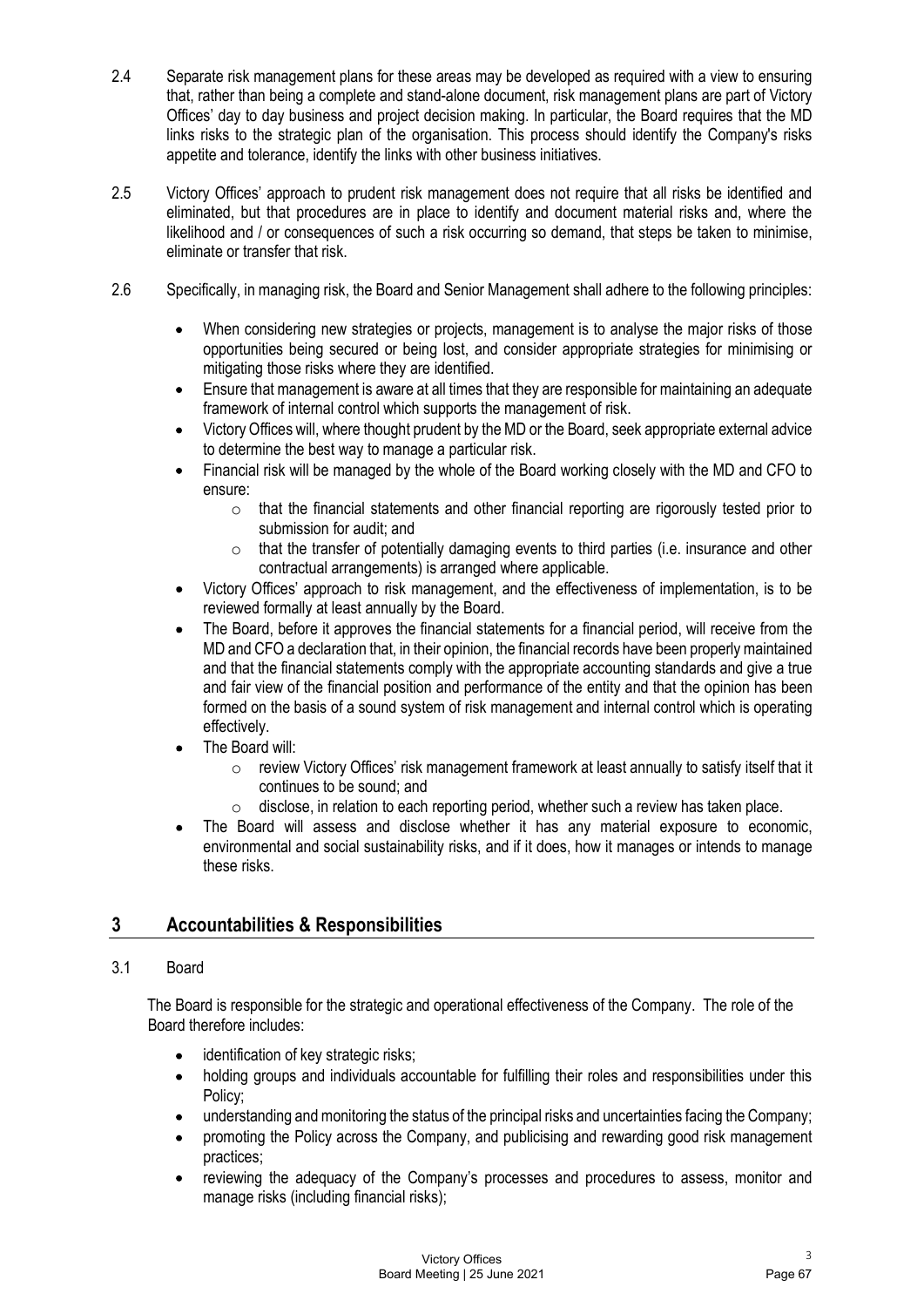- reviewing any incident involving fraud, or any other breakdown of the Company's internal controls; and
- reviewing the Company's insurance program, having regard to the Company's business and the  $\bullet$ insurable risks associated with such business.

## 3.2 Managing Director

The MD is responsible for Victory Offices establishing and maintaining an appropriate system of internal control and risk management including overseeing the performance of Senior Management's responsibilities.

#### 3.3 Senior Management

Senior Management are required to maintain the risk management process (for example a risk register and periodic monitoring and reporting). Key risks must be identified, documented and updated at least biannually.

## 3.4 Company Secretary

The Company Secretary is accountable and responsible for creating all procedures and supporting guidance to support the implementation and operation of risk management within the Company.

### 3.5 Employees

All employees are responsible for identifying and raising risks. Where an employee identifies a risk to the business or operations this risk should be communicated to a member of senior management.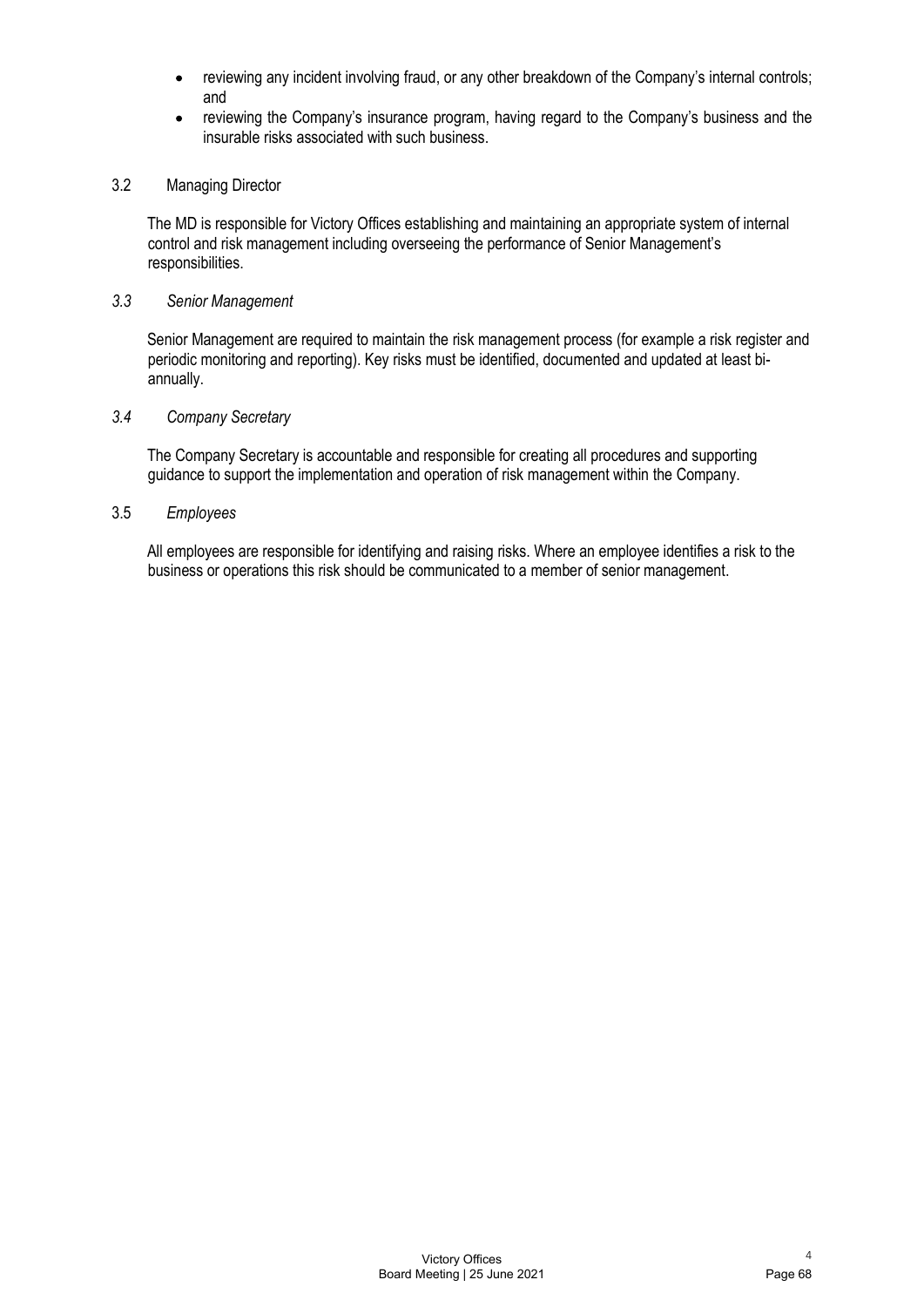## 4 Risk Appetite

- **4.1** A critical element of the Company's risk management framework is the risk appetite, which is defined as the extent of willingness to take risks in pursuit of the business objectives.<br>4.2 The key determinants of risk the extent of willingness to take risks in pursuit of the business objectives.
- 4.2 The key determinants of risk appetite are as follows:
	- (i) shareholder and investor preferences;
	- (ii) expected business performance;
	- (iii) the capital needed to support risk taking;
	- (iv) the culture of the organisation;
	- (v) management experience along with risk and control management skills; and,
	- (vi) longer term strategic priorities.

## 5 Risk Management Framework

- 5.1 The Company believe that risk should be managed and monitored on a continuous basis. As a result, the Company has designed a risk management framework to allow the Company to manage its risk effectively and efficiently, enabling both short term and longer term strategic and business objectives to be met.
- 5.2 The Company's approach to risk management is summarised below:
	- 5.2.1 Identification of Risks

To ensure key risks are identified, the Company:

- defines risks in the context of the Company's strategy;
- documents risk profiles, including a description of the material risks; and,
- regularly reviews and updates the risk profiles.

The Company's risk profile is summarised below.

## 5.2.2 Assessment of Risks

The likelihood and impact of identified risks are assessed using a common methodology.

## 5.2.3 Measurement and Control

Identified risks are analysed and the way the risk is to be managed and controlled is then determined and agreed. The generally accepted options are:

- accept the risk (where it is assessed the risk is acceptable or if avoiding the risk presents a greater  $\bullet$ risk through lost opportunity);
- manage the risk (through controls and procedures);
- avoid the risk (stop the activity);
- transfer the risk (outsourcing arrangements); and,
- finance the risk (through insurance).

## 5.2.4 Continuous Assessment

The Company's risk management framework requires a continuing cycle of implementing, monitoring, reviewing and managing risk management processes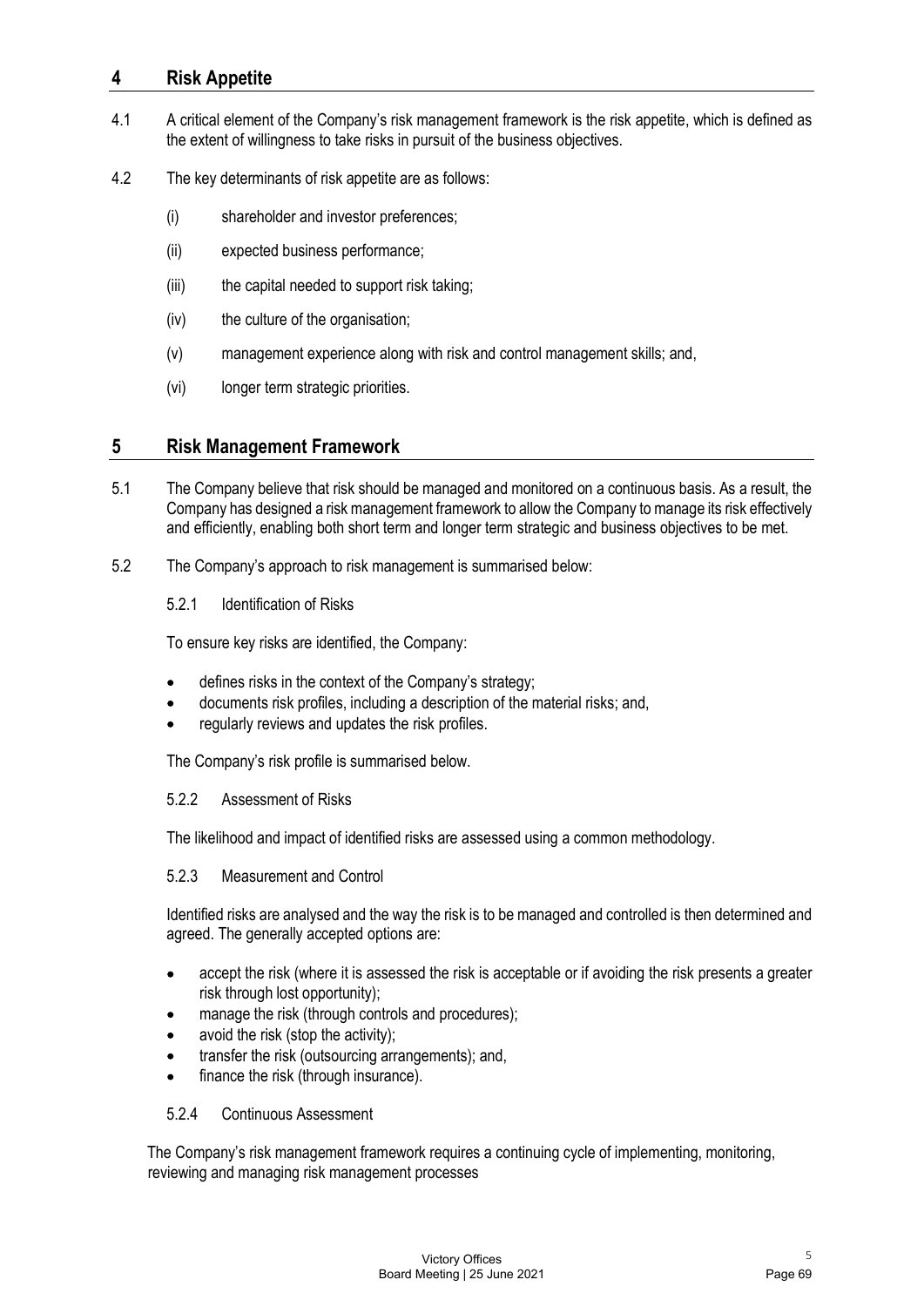## 6 Risk Profile

Find The identification and effective management of risks is critical to the achievement of the Company's<br>strategic and business objectives. The Company's activities give rise to a broad range of risks, considered<br>but not strategic and business objectives. The Company's activities give rise to a broad range of risks, considered but not limited to the following categories:

6.1.1 Strategic Risks

- lack of responsiveness to changing economic or market conditions that impact the Company's  $\bullet$ competitive position;
- ineffective or poor strategy developed; and,
- ineffective execution of strategy.

#### 6.1.2 Financial Risks

- financial performance does not meet expectations;
- capital is not effectively utilised or managed;
- cash flow is inadequate to meet financial obligations;
- financial results are incorrectly accounted for or disclosed; and,
- credit, market and/or tax risk is not understood or managed effectively.

#### 6.1.3 Product and Service Delivery Risks

possibility that a service might fail to satisfy or fulfill some reasonable expectation of the customer,  $\bullet$ user, or stakeholder.

#### 6.1.4 Operations Risks

inadequate or failed internal processes, people and systems, including from external events.

#### 6.1.5 Human Resource Risks

- inability to attract and retain quality and appropriate people;
- inadequate succession planning; and,
- an appropriate culture.

## 6.1.6 Compliance Risks

non-conformance with or inability to comply with rules, regulations, prescribed practices, internal  $\bullet$ policies and procedures or ethical standards.

## 7 Risk Oversight

## 7.1 Governance Structure

The Company's risk management framework is supported by the Board, Audit Committee and Senior Management of the Company.

## 7.2 Assurance

- 7.2.1 There are different levels of assurance in relation to the effectiveness and efficiency of the Company's risk management framework and associated processes and controls.
- 7.2.2 Assurance is provided from Management through reports and process.